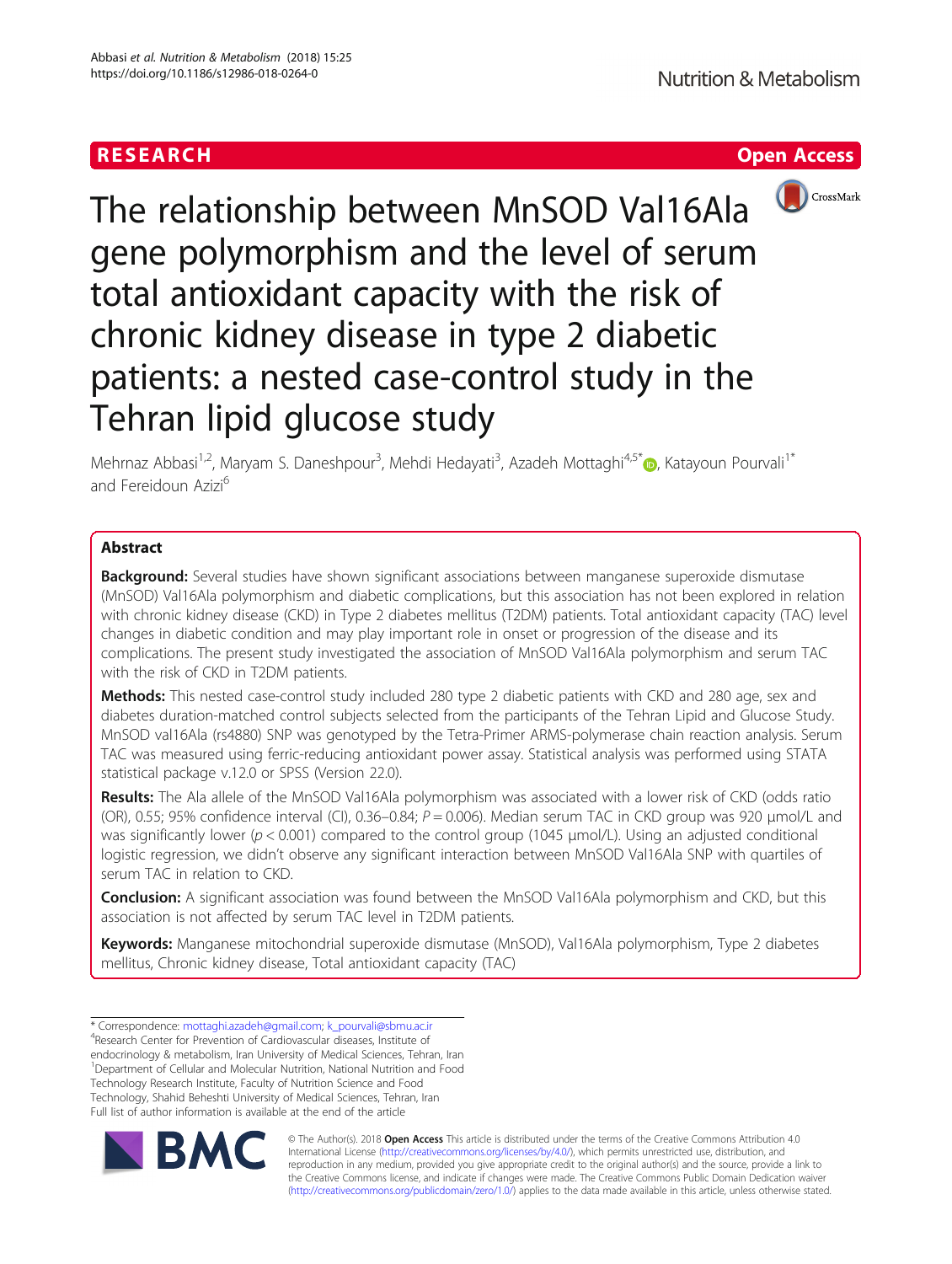# Background

Type 2 diabetes mellitus (T2DM) is the leading cause of chronic kidney disease (CKD) and an important health problem with increasing prevalence worldwide  $[1-3]$  $[1-3]$  $[1-3]$  $[1-3]$ . Approximately 50% of patients with T2DM suffer from a moderate-to-severe form of CKD (glomerular filtration rate  $(GFR) < 60 \text{ ml/min}/1.73 \text{ m}^2$  $(GFR) < 60 \text{ ml/min}/1.73 \text{ m}^2$  [2, [3](#page-6-0)]. CKD and diabetes are prominent risk factors of cardiovascular disease and all three qualify as multiple morbidities [\[4](#page-6-0)]. In addition, the high treatment cost of diabetes markedly increases in the presence of chronic complications such as CKD  $[5, 6]$  $[5, 6]$  $[5, 6]$  $[5, 6]$  (Fig. 1).

Oxidative stress is the excess formation and/or insufficient removal of highly reactive molecules such as reactive oxygen species (ROS) and is induced by elevation in glucose and free fatty acid (FFA) levels. It plays an important role in the pathogenesis and progression of T2DM as well as CKD [\[7](#page-6-0), [8](#page-6-0)]. Mitochondrial respiratory system impairment increases oxidative stress in T2DM patients. Normal cell function is inhibited by increased production of ROS and impairment of the antioxidant defense mechanism by damage to cell biomolecules. CKD can become advanced due to a significant increase in the generation of ROS [\[4](#page-6-0)].

Manganese superoxide dismutase (MnSOD) is a key enzyme in antioxidant defense systems and the most important member of the SOD family which plays a crucial role fighting mitochondrial superoxide radicals [\[9](#page-6-0)]. There is growing evidence that genetic variants are essential factors in the pathogenesis and development of DM and its complications [\[10](#page-6-0), [11\]](#page-6-0). Recently, genomewide association studies have identified more than 260 single-nucleotide polymorphisms (SNPs) in relation to T2DM [[12](#page-6-0)]. It is also generally accepted that there is a genetic susceptibility to CKD [[11\]](#page-6-0). Previous studies have



identified antioxidant gene variants and risk genotypes in diabetic populations of different ethnicities [\[7](#page-6-0), [13](#page-6-0), [14](#page-6-0)].

Chromosome 6q25 is the host for the MnSOD gene. Because they maintain cellular ROS levels, structural and/or functional SNPs of the MnSOD encoding gene are prominent fronts in the defense against ROS production [\[4](#page-6-0)]. A number of polymorphisms in this sequence have been described, but only the Val16Ala has demonstrated to have a functional significance [\[7](#page-6-0), [13,](#page-6-0) [15](#page-6-0)]. The SNP rs4880 has been identified at the 16th amino acid position on the second exon [\[7](#page-6-0), [13,](#page-6-0) [14,](#page-6-0) [16\]](#page-6-0).

MnSOD activity is affected by functional Val16Ala polymorphism through structural changes in the β-sheet to α-helix in the mitochondrial targeting domain, which can cause a 30% to 40% increase in MnSOD activity in mitochondria. The presence of Valine (T allele) leads to the production of instable mRNA and reduces transport of the enzyme into the mitochondrial matrix and then its antioxidant function. This could influence the severity of oxidative stress related to diabetes and its chronic complications [[9,](#page-6-0) [16](#page-6-0)–[18\]](#page-6-0). Given the close link between CKD and T2DM, it is plausible that T2DM-related antioxidant gene variants and risk genotypes may be involved in the progression of CKD [\[6](#page-6-0), [17](#page-6-0)].

The cumulative antioxidant capacity of all antioxidants is calculated as the serum TAC [\[19,](#page-6-0) [20](#page-6-0)]. Oxidative stress and the delay and prevention of its complications result from TAC modification. Although not consistent, the majority of research indicates possible modulation of the MnSOD Val16Ala SNP by different factors.

The probable interaction between Val16Ala SNP of the MnSOD gene and health-related factors such as serum TAC remains an open question [\[13](#page-6-0)]. The association between MnSOD Val16Ala (rs4880) and the risk of CKD in DM patients has not yet been clarified. To the best of our knowledge, this is one of the first studies to examine the relation of polymorphisms in Iranian T2DM patients. The present case-control study was designed to investigate the association of MnSOD Val16Ala polymorphism and serum TAC and their interactions in relation to CKD in T2DM patients.

# Methods

# Study population

Subjects were participants of Tehran Lipid and Glucose Study (TLGS), an ongoing population-based cohort study conducted to determine the risk factors of noncommunicable diseases in a sample of the capital of Iran residents. The first phase of the TLGS was conducted from 1999 to 2001 including 15,005 subjects, aged ≥3 years, and follow-up examinations have been conducted every 3 years (2002–2005; 2006–2008; 2008– 2011 and 2011–2014) to identify newly developed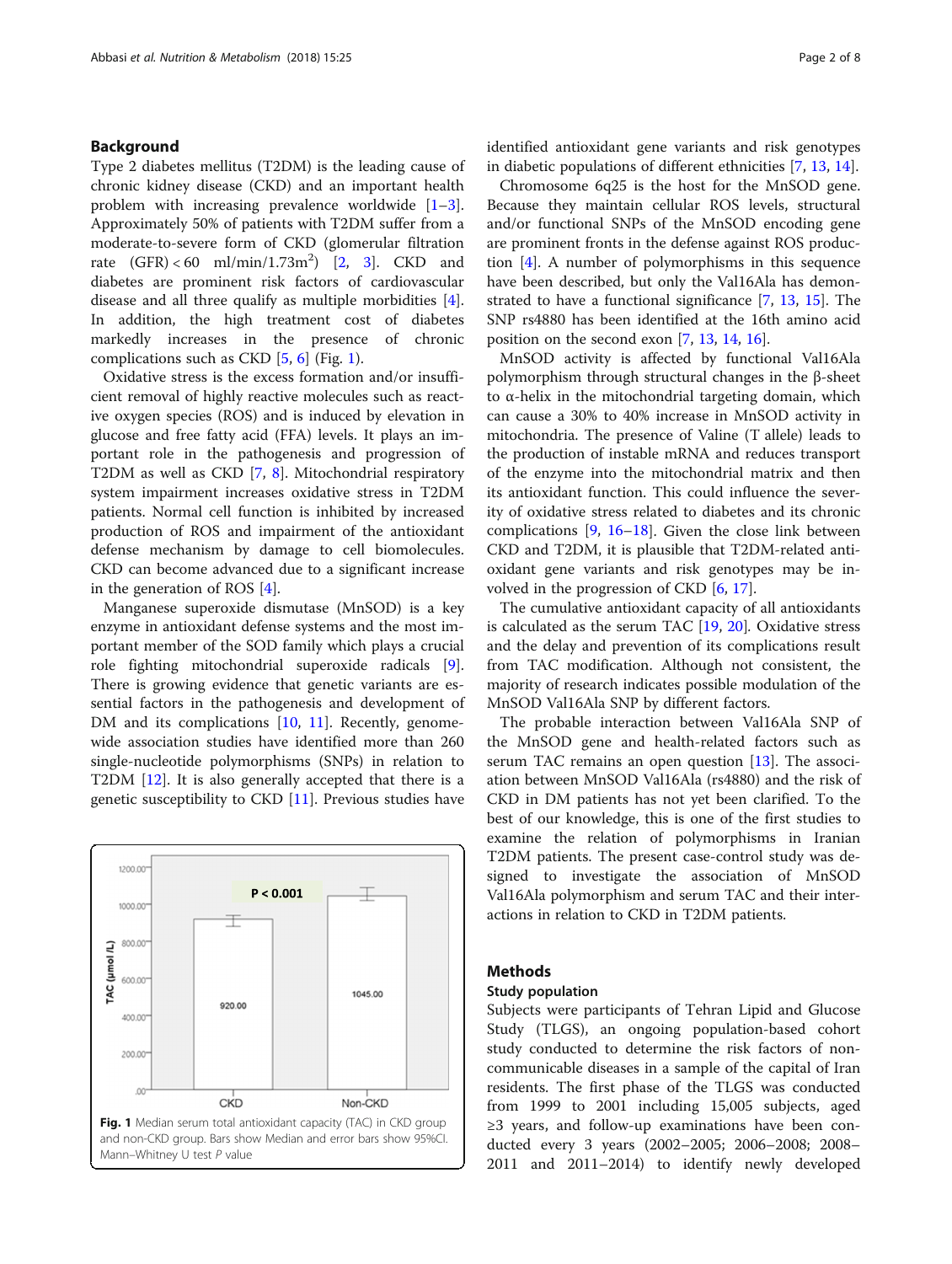diseases. Details of this ongoing cohort study have been published extensively [[21](#page-6-0), [22](#page-7-0)].

The current nested case-control study was based on World Health Organization diagnostic criteria [\[23](#page-7-0)]. A total of 280 T2DM patients in the fifth phase (2011– 2014) ( $n = 965$ ) were randomly selected. Inclusion criteria were: having T2DM for at least 5 years; being ≥25 years of age; having no history of cardiovascular, chronic liver or gastrointestinal disease or cancer; no use of glucocorticoids; GFR < 60 ml/min/1.73 m<sup>2</sup> (defined as CKD stages 3–5) and; no known history of dialysis or kidney transplantation. Each case was individually randomly matched to a control by age  $(\pm 5 \text{ years})$ , sex, duration of T2DM and a GFR of  $\degree$  60 ml/min/1.73 m<sup>2</sup> (defined as non-CKD stages 1 and 2). A total of 560 T2DM subjects (280 non-CKD controls and 280 CKD cases) were selected from TLGS phase 5.

The study protocol was approved by the ethical committee of the Research Institute for Endocrine Sciences, Shahid Beheshti University of Medical Science, Tehran, Iran. Written informed consent was obtained from each subject.

## Measurements

Details of data collection in the TLGS have been previously published. In brief, a standard procedure was used for evaluation of anthropometric values. The body mass index (BMI) was calculated. Blood pressure was measured twice, at baseline and after 15 min of rest and the mean of the measurements was reported. Demographic factors were also measured at the study onset using a standard and validated questionnaire [[21\]](#page-6-0).

## Laboratory biochemical measurements

A standard colorimetric Jaffe-Kinetic reaction kit (Pars Azmon; Iran; with inter- and intra-assay CVs of 2.5% and 1.9%, respectively, and sensitivity of 0.2 mg/dl) was used to measure serum creatinine (SCr). GFR of each participant was calculated based on SCr, age, and sex using the Modification of Diet in Renal Disease (MDRD) equation: GFR =  $186 \times (SCr) - 1.154 \times (Age) - 0.203 \times (0.742)$ if female)  $\times$  (1.210 if black) (24). GFR and SCr are expressed as ml/min per 1.73 m<sup>2</sup> and mg/dl, respectively, in this equation.

Fasting blood samples were taken after 12–14 h of overnight fasting. The enzymatic colorimetric method with glucose oxidase was used to measure the fasting plasma glucose. Next, 75 g of glucose was administered orally to measure the 2-h plasma glucose (2 h-PG) and plasma glucose.

Triglycerides (TG) and high-density lipoprotein cholesterol (HDL-C) were measured using enzymatic colorimetric method and phosphotungstic acid, respectively.

HDL-C measurement was done after precipitation of apolipoprotein B.

Low-density lipoprotein cholesterol (LDL-C) concentrations in samples with serum triglyceride levels of < 400 mg/dl were calculated using Friedewald's equation. Analysis was performed using standard kits (Pars Azmoon; Iran) and a Selectra 2 auto-analyzer (Vital Scientific; The Netherlands). The inter- and intra-assay coefficient of variation of all assays was < 5%. Simultaneous to sample collection, blood analysis was done in the TLGS research laboratory.

Serum TAC was determined by ferric-reducing antioxidant power assay, using TAC Assay Kit (ZellBio GmbH, Ulm, Germany; Cat.No.: ZB-TAC-A96/48) with 0.1 mM (100  $\mu$ mol /L) sensitivity. The assay range was 0.125–2 mM (125–2000 μmol /L).

### Genetic analysis

Buffy coats were separated from non-coagulated wholeblood samples and stored at − 80 °C until processing for genotyping of the MnSOD Val16Ala (rs4880) polymorphism. The proteinase K/salting-out method [[24](#page-7-0)] was used to extract DNA from the buffy coat. Tetra-Primer ARMS-PCR assay was administered with minor changes as described by Ruiz-Sanz et al. [[25\]](#page-7-0). Two primer pairs were employed to intensify and designate the genotype of a DNA fragment, including the Ala16Val SNP in the human MnSOD sequence. The 3′-end of the allele-specific primers were underlined F1 (forward) 5´- CACCAGCACTAGCAGCATGT-3′; F2 (forward) 5´- GCAGGCAGCTGGCTaCGGT-3′; R1 (reverse) 5´- ACGCCTCCTGGTACTTCTCC-3′ and; R2 (reverse) 5´-CCTGGAGCCCAGATACCCtAAAG-3′. Underlined lowercase bases denote the incongruence present.

PCR was conducted in a total volume of 40 ml containing 20–40 ng of genomic DNA as the template, 0. 5 mM of each primer, 100 mM of each dNTP, 1.25 mM of MgCl2, PCR buffer (20 mM Tris-HCl at pH 8.4 and 50 mM KCl), 5% dimethyl sulfoxide (DMSO) and 1. 25 units of DNA polymerase. PCR amplification was conducted with primary denaturation at 94 °C for 7 min, followed by 35 cycles of 60 s of denaturation at 94 °C, 20 s of annealing at 60 °C, 30 s of extension at 72 °C and an additional 7 min extension at 72 °C at the end of the final cycle. Next, 6 ml of loading buffer was mixed with a 20-ml aliquot of the PCR products and resolved by electrophoresis on 1.5% agarose gel. Three distinctive bands in heterozygotes (514, 366 and 189 bp) were generated from this procedure and two bands in homozygotes (Val/Val in bands of 514 and 189 bp and Ala/Ala in bands of 514 and 366 bp). The 514, 366 and 189 bp fragments were directly sequenced to validate the accuracy of genotype scoring using tetra-primer ARMS-PCR. Ten per cent of the samples were sequenced by the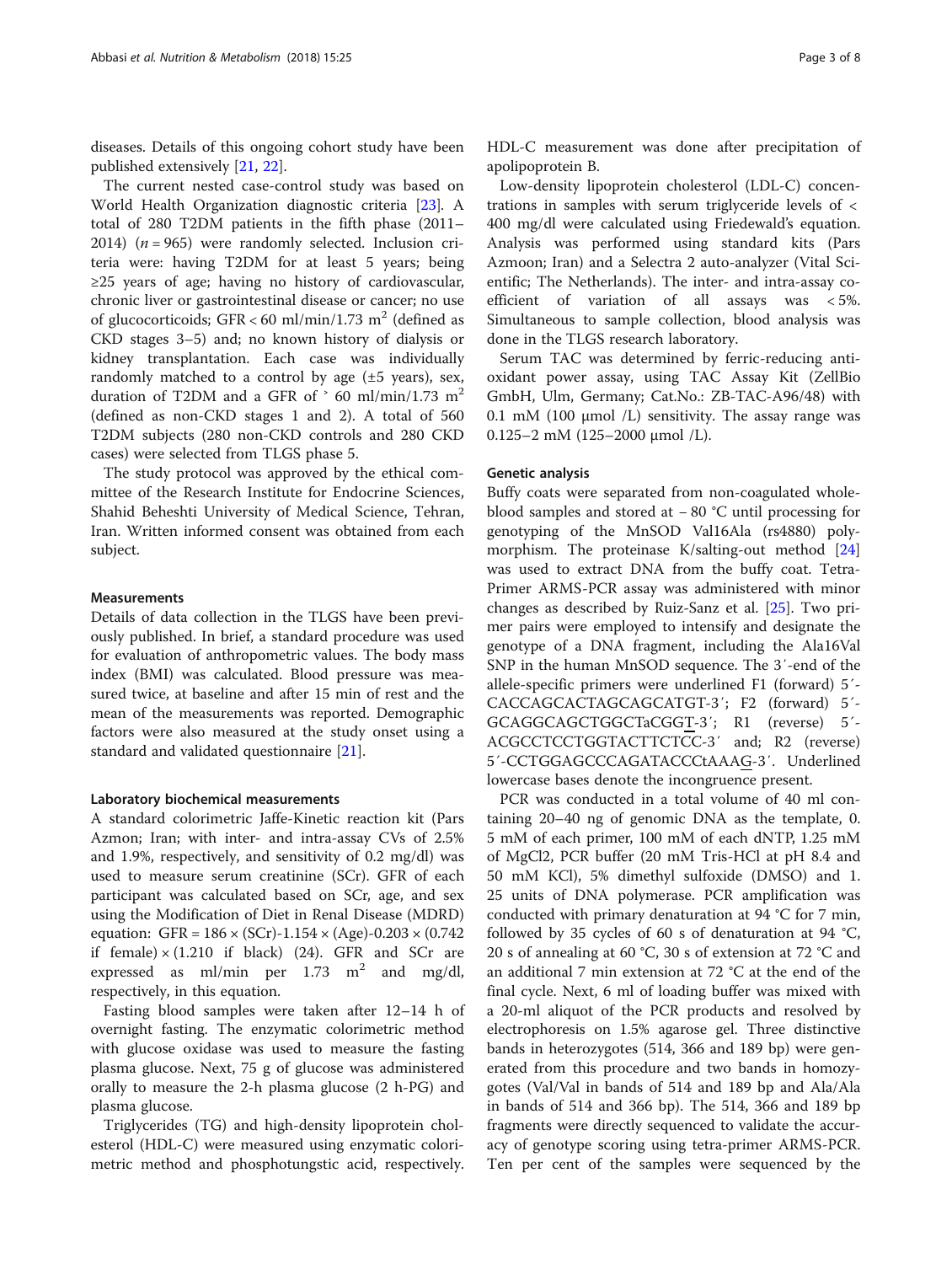Pasteur Institute of Iran, using ABI Genetic Analyzer 3130 and confirmed the accuracy of the MnSOD genotyping methods.

# Statistical analysis

All continuous data with a normal distribution are expressed as mean ± SD. Skewed parameters are expressed as median (25–75%), and categorical variables are expressed as frequency and percentage. Differences in continuous variables were assessed using a t-test or non-parametric Mann–Whitney U test. Differences in categorical variables were assessed using the chi-square test. Allele frequency and genotype frequency were calculated using Power Marker v.3.25 [\[26\]](#page-7-0). The Hardy-Weinberg equilibrium, which indicates the absence of discrepancy between genotype and allele frequencies, was checked using the chi-square statistic. A multivariate logistic regression model was used to estimate the odds ratios (ORs) and the corresponding 95% confidence intervals (CIs) of CKD-related factors.

To calculate the interaction of the MnSOD Val16Ala SNP with quartiles of serum TAC in relation to CKD, conditional logistic regression was used. TAC values were categorized into quartiles computed among controls. The results were two likelihood scores with and without the interaction terms. The likelihood ratio test was used to determine the p-value for interaction.

To generate ORs for CKD, conditional logistic regression was used in individual carriers or non-carriers of the risk allele (Ala/Ala+Ala/Val and Val/Val) across quartiles of serum TAC (Q1-Q4). As the reference group, the lowest quartile of TAC and the homozygote group (Val/Val) were explored. CKD-associated variables, including BMI, energy intake, total cholesterol, LDL-cholesterol, triglycerides, systolic and diastolic blood pressure, smoking status and medications (antidiabetic medication (oral and insulin), lipid drugs and anti-hypertensive drugs (diuretic drugs, beta-blockers, ACE-inhibitors, Calcium channel blockers, Angiotensin II receptor antagonists and vasodilator drugs)) included adjusted ORs. The age, sex and duration of T2DM were not adjusted as they were matched at the beginning of the study. Two-tailed  $p$ -values of  $< 0.05$  were considered statistically significant. Statistical analysis was performed using STATA v.14.0 statistical package or SPSS (ver. 22. 0; IBM).

# Results

Table [1](#page-4-0) summarizes the general characteristics of the case and control participants. The non-CKD subjects had higher GFR and lower Cr values than the CKD participants. There were no significant differences in all other characteristics between groups. The median serum TAC in the CKD group of patients was 920 μmol/l and

was significantly lower ( $p < 0.001$ ) than for the non-CKD group (1045 μmol/l).

# Association of MnSOD Val16Ala (rs4880) polymorphism with CKD

The rs4880 polymorphism was in the Hardy–Weinberg equilibrium. In non-CKD subjects, the frequency of the Ala allele was 47.12% and in the CKD cases it was 37.4%  $(p = 0.004)$ . The genotype frequencies for the control and case groups were as follows: Val/Val: 72.5% and 63. 2%, respectively; Ala/Ala+Ala/Val: 20.4% and 30.4%, respectively  $(p = 0.001;$  Table [2](#page-4-0)). The Ala allele of the Val16Ala polymorphism is associated with a lower risk of CKD (odds ratio (OR) of 0.53; 95% confidence interval (CI) of  $0.35-0.82$ ;  $p = 0.004$ ). Comparing homo and heterozygote genotypes, Ala homozygote genotype (Ala/ Ala) indicate a lower risk of CKD compared to the Val homozygote genotype reference group (OR: 0.30; 95% CI:  $0.16 - 0.57$ ;  $p = 0.001$ ; Table [2\)](#page-4-0). Under the dominant genetic model, Ala allele carriers (Ala/Ala+Ala/Val) indicate a lower risk of CKD compared to the Val homozygote genotype reference group (OR: 0.55; 95% CI: 0.36– 0.84;  $p = 0.006$ ; Table [2](#page-4-0)).

# Interaction of MnSOD Val16Ala (rs4880) with serum TAC in relation to CKD

A possible interaction between MnSOD Val16Ala polymorphism and serum TAC for the risk of CKD was tested for the T2DM patients. Table [3](#page-5-0) presents the adjusted OR for CKD risk based on quartile classification of serum TAC by the dominant model of MnSOD Val16Ala genotypes. Among Ala allele carriers (Ala/Ala +Ala/Val), a decreased risk of CKD was associated with being in the highest quartile of serum TAC over those in the lowest quartile (p-trend = 0.002). No significant association was found between serum TAC and risk of CKD  $(p$ -trend = 0.055) in the Val/Val genotype carriers of MnSOD Val16Ala (rs4880; Table [3](#page-5-0)). No significant interaction was observed between the MnSOD gene Val16Ala polymorphism and serum TAC in relation to CKD in T2DM patients.

# **Discussion**

Val16Ala (rs4880) is the most studied MnSOD gene polymorphism for diseases related to including T2DM and its kidney complications [\[4,](#page-6-0) [17,](#page-6-0) [18](#page-6-0)]. MnSOD Val16Ala polymorphism affects the processing efficiency of the antioxidant enzyme by causing changes in its conformation leading to less efficient mitochondrial transportation of the Val form, which may reduce the MnSOD activity and concentration in the mitochondria and results in inefficient targeting of MnSOD. Lowered resistance to oxidative stress and a decrease and mistargeting of MnSOD activity has been observed more often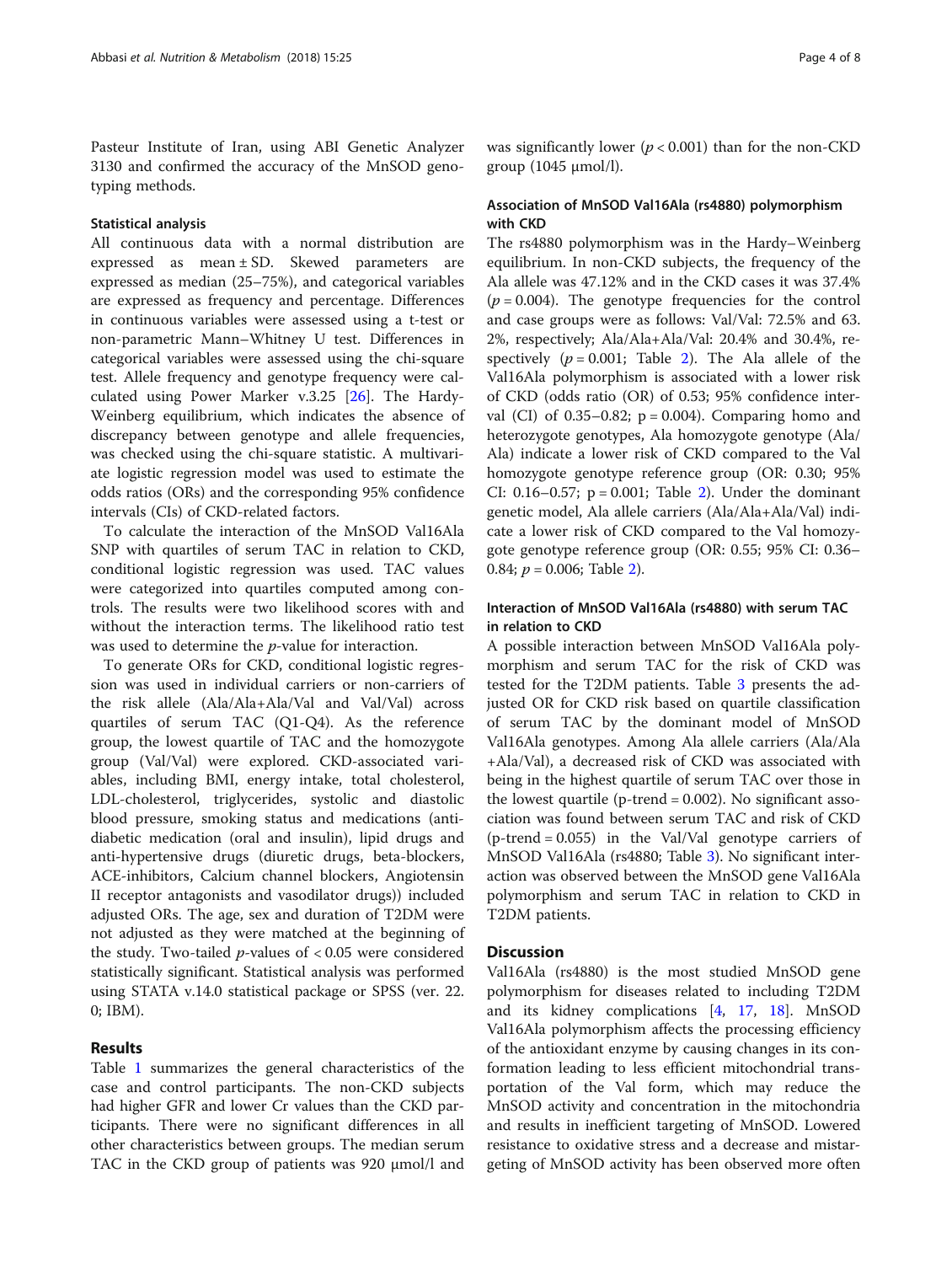|                                  | $CKD (n = 280)$ | Non-CKD $(n = 280)$ | $P$ value                |
|----------------------------------|-----------------|---------------------|--------------------------|
| GFR (ml/min/1.73m <sup>2</sup> ) | 54.03 (12.81)   | 67.54(6.45)         | < 0.001                  |
| Age (y)                          | 64 (12.50)      | 63 (13.75)          | 0.154                    |
| Sex (Male/Female)                | 105/175         | 105/175             | $\overline{\phantom{0}}$ |
| Duration of diabetes (y)         | 11.99 (6.4)     | 11.87 (4.72)        | 0.417                    |
| Body mass index ( $kg/m2$ )      | 28.72 (9.9)     | 28.47 (3.88)        | 0.554                    |
| Systolic blood pressure (mmHg)   | 13(3)           | 13(3)               | 0.203                    |
| Diastolic blood pressure (mmHg)  | 80 (18)         | 79 (20)             | 0.581                    |
| Use of anti-hypertensive drugs   | 157 (56.5%)     | 124 (44.9%)         | 0.057                    |
| Fasting plasma glucose (mg/dl)   | 143 (23)        | 136 (38)            | 0.078                    |
| 2 h-PG (mg/dl)                   | 227.16 ± 89.431 | $209.09 \pm 91.73$  | 0.896                    |
| Use of glucose-lowering drugs    | 201 (72.3%)     | 207 (74.7%)         | 0.510                    |
| Total cholesterol (mg/dl)        | 184 (59)        | 187.5 (41)          | 0.702                    |
| HDL cholesterol (mg/dl)          | 47 (12)         | 46 (20)             | 0.914                    |
| LDL cholesterol (mg/dl)          | 102.8 (49)      | 106.8(43)           | 0.426                    |
| Triglyceride (mg/dl)             | 154.5 (124)     | 148 (127)           | 0.347                    |
| Use of lipid-lowering drugs      | 125 (45%)       | 112 (40.4%)         | 0.459                    |
| Creatinine (mg/dl)               | 1.2(0)          | 1(0)                | < 0.001                  |
| FRAP (µmol/L)                    | 920 (252.5)     | 1045 (217.5)        | < 0.001                  |
| Current or pervious smoking      | 19 (6.8%)       | 14 (5%)             | 0.375                    |
| Hyperlipidemia                   | 48 (17.1%)      | 47 (16.8%)          | 0.514                    |
| Hypertension                     | 32 (11.4%)      | 48 (17.1%)          | 0.138                    |
| Obesity (BMI $\geq$ 30)          | 103 (36.8%)     | 104 (37.1%)         | 0.986                    |
|                                  |                 |                     |                          |

<span id="page-4-0"></span>**Table 1** Comparison of characteristics between subjects with and without CKD ( $n = 560$ )

Results are expressed as median (IQR), n (%) or mean ± SD. Mann-Whitney U test, t-test or Chi square test P value. CKD = chronic kidney disease. CKD was defined as estimated glomerular filtration rate < 60 ml/min/1.73 m2. GFR glomerular filtration rate, HDL high density lipoprotein, LDL low density lipoprotein, FRAP Ferric Reducing Ability of Plasma. The values given in italic in P-value column are significant

in homozygous Val/Val than in patients with other MnSOD variants [\[27](#page-7-0), [28\]](#page-7-0). T2DM patients that are Val carriers can develop hyperglycemia and activation of stress-sensitive signaling pathways by reactive metabolites causing oxidative stress [[7\]](#page-6-0). ROS overproduction and increased oxidative stress have been shown to

participate actively in the pathogenesis and progression of T2DM renal complications and CKD [[29](#page-7-0)–[31](#page-7-0)].

The purpose of this study was to clarify the relationship between MnSOD Val16Ala polymorphism and serum TAC in patients with a risk of CKD in T2DM patients. The interaction of the serum TAC level and

|  | Table 2 Adjusted OR for the CKD according to genotype, dominant model and allele of MnSOD Val16Ala genotype |  |  |  |
|--|-------------------------------------------------------------------------------------------------------------|--|--|--|
|--|-------------------------------------------------------------------------------------------------------------|--|--|--|

| Polymorphism            | Genotype                | CKD N (%)   | Non-CKD N (%) | OR (95% CI)         | P Value |  |  |
|-------------------------|-------------------------|-------------|---------------|---------------------|---------|--|--|
| MnSOD Val16Ala (rs4880) | Genotype                |             |               |                     |         |  |  |
|                         | Val/Val                 | 85 (30.4%)  | 57 (20.4%)    | $1$ (ref.)          |         |  |  |
|                         | Ala/Val                 | 158 (56.4%) | 161 (57.5%)   | $0.65(0.44 - 0.98)$ | 0.041   |  |  |
|                         | Ala/Ala                 | 19 (6.8%)   | 42 (15%)      | $0.30(0.16 - 0.57)$ | 0.001   |  |  |
|                         | Dominant Genotype Model |             |               |                     |         |  |  |
|                         | Val/Val                 | 177 (63.2%) | 203 (72.5%)   | $1$ (ref.)          | 0.006   |  |  |
|                         | $Ala/Ala + Ala/Val$     | 85 (30.4%)  | 57 (20.4%)    | $0.55(0.36 - 0.84)$ |         |  |  |
|                         | Allele                  |             |               |                     |         |  |  |
|                         | Val                     | 328 (62.6%) | 275 (52.88%)  | $1$ (ref.)          | 0.004   |  |  |
|                         | Ala                     | 196 (37.4%) | 245 (47.12%)  | $0.53(0.35 - 0.82)$ |         |  |  |

ORs (odds ratios and 95% confidence intervals) were calculated using multivariate logistic regression analysis adjusted for BMI, energy intake, total Cholesterol, LDL-Cholesterol, triglyceride, Systolic and Diastolic blood pressure, smoking status and medication; CKD chronic kidney disease. CKD was defined as estimated glomerular filtration rate < 60 ml/min/1.73 m2. eGFR estimated glomerular filtration rate, MnSOD Manganese superoxide dismutase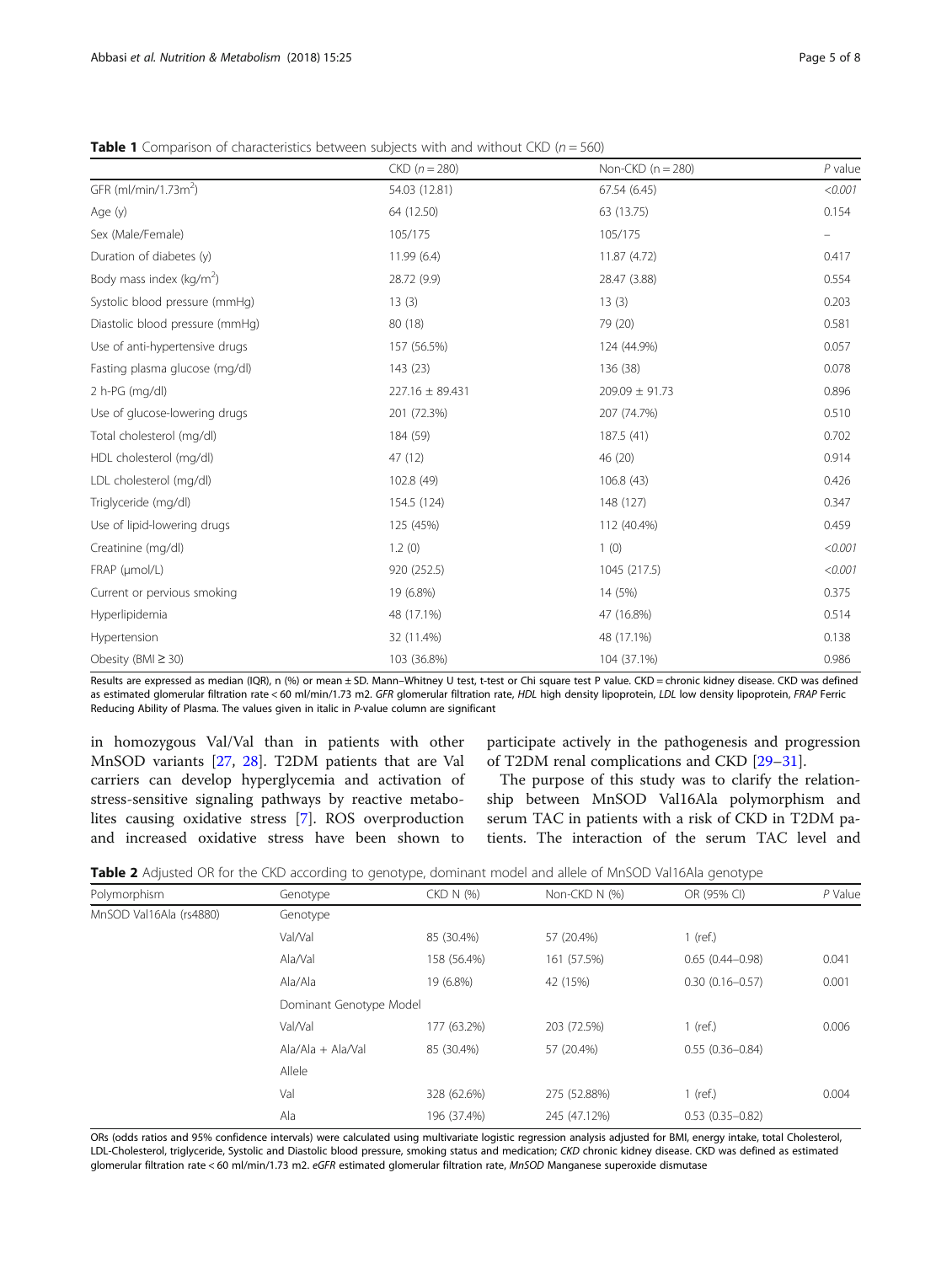| MnSOD Val16Ala (rs4880)     |                     | OR (95% CI) quartiles |                      |                     | P for | P for       |
|-----------------------------|---------------------|-----------------------|----------------------|---------------------|-------|-------------|
|                             | Q1                  | Q <sub>2</sub>        | Q <sub>3</sub>       | Q4                  | trend | interaction |
| Genotype                    |                     |                       |                      |                     |       |             |
| Val/Val $(n = 142)$         | 1 (ref.)            | 1.79 (0.66-4.83)      | $2.02(0.71 - 5.72)$  | $0.97(0.36 - 2.6)$  | 0.055 | 0.082       |
| Ala/Val $(n = 319)$         | $2.33(1.18 - 4.59)$ | $3.48(1.83 - 6.63)$   | $6.38(3.33 - 13.2)$  | $4.47(2.64 - 7.58)$ | 0.063 |             |
| Ala/Ala $(n = 61)$          | 1.58 (0.33–7.55)    | 4.75 (0.99 - 22.67)   | $4.75(0.91 - 24.55)$ | 1.78 (1.06-2.99)    | 0.133 |             |
| Dominant Model              |                     |                       |                      |                     |       |             |
| Val/Val $(n = 142)$         | 1 (ref.)            | 1.79 (0.66-4.83)      | $2.02(0.71 - 5.72)$  | $0.97(0.36 - 2.6)$  | 0.055 | 0.254       |
| Ala/Ala+Ala/Val $(n = 380)$ | 1.98 (0.82-4.78)    | $1.13(0.48 - 2.65)$   | $0.66(0.28 - 1.59)$  | $0.3(0.12 - 0.72)$  | 0.002 |             |

<span id="page-5-0"></span>Table 3 Adjusted OR for the CKD according to quartile (Q) classification of TAC by the genotype and dominant model of MnSOD Val16Ala genotype

ORs (odds ratios and 95% confidence intervals) were calculated using the conditional logistic regression model, adjusted for BMI, energy intake, total Cholesterol, LDL-Cholesterol, triglyceride, Systolic and Diastolic blood pressure, smoking status and medication. The lowest quartile of serum TAC and homozygote genotype with major allele (Val/Val) were used as the reference group

genetic variants of rs4880 in relation to CKD risk was also examined. The association of MnSOD val16Ala polymorphism has been shown to decrease the risk of CKD and GFR [[17,](#page-6-0) [32](#page-7-0)–[34](#page-7-0)]. The present study is the first to examine the role of rs4880 in the risk of CKD in T2DM patients and the effect of its interaction with TAC level.

The results show that patients with the Ala/Ala+Ala/ Val genotype exhibited lower CKD risk than those with the Val/Val genotype. The Ala allele resulted in higher MnSOD level and increased degradation of ROS, reducing the oxidative stress burden in the carriers [\[35](#page-7-0)]. Despite inconsistencies [[33,](#page-7-0) [34\]](#page-7-0), this is in line with results from previous studies which have suggested that the Ala allele carriers have lower risk of decline in kidney function and progression of CKD [[17,](#page-6-0) [32](#page-7-0)]. Discrepancies among available studies might be explained by differences in disease status and the ethnic backgrounds of the study populations. Studies which are consistent with the present study have reported a relationship between functional impairment of the MnSOD gene with increased risk of renal complications in T2DM patients such as diabetic albuminuria [[36,](#page-7-0) [37\]](#page-7-0) and nephropathy [[18,](#page-6-0) [36,](#page-7-0) [38](#page-7-0)], the leading causes of CKD [\[17,](#page-6-0) [39\]](#page-7-0).

The serum TAC level decreases significantly in T2DM patients and it has been suggested that the risk of T2DM is lower in subjects with higher serum TAC levels [[4,](#page-6-0) [8](#page-6-0), [40](#page-7-0), [41\]](#page-7-0). Low TAC levels associated with hyperglycemia and impaired metabolic status in these patients could exacerbate oxidative stress and increase damage [\[42,](#page-7-0) [43](#page-7-0)]. The current study found a significant decrease in total antioxidant level among T2DM CKD cases at 920 (450– 1880 μmol/l) compared to the T2DM non-CKD controls at 1045 (460–1740 μmol/l). Serum total antioxidant activity against oxidative stress to decrease and control damage could result in the decreased TAC level among CKD subjects. Decreases in TAC level due to abnormal lipid peroxidation could also accelerate glomerular damage [[41](#page-7-0)].

Studies have shown that environmental factors potentially can modulate the genetic association between MnSOD Val16Ala and the risk of developing disease or dysfunction which interferes with the redox balance [\[4](#page-6-0), [13\]](#page-6-0). The effect of the interaction between this MnSOD SNP and antioxidant status on cancer risk has been reported for cervical and breast cancer [[13](#page-6-0), [44](#page-7-0), [45](#page-7-0)].

An increase in the quartile of the serum TAC participants with the Ala/Ala+Ala/Val genotype was found to decrease CKD risk. However, in T2DM patients, there was no significant interaction between MnSOD Val16Ala SNP and the TAC level in relation to CKD. More studies are needed to investigate the role of factors directly related to oxidative stress, such as serum TAC in T2DM complications and CKD- formation and progression.

The strengths of the current study were the sampling of the prospective TLGS study participants for longterm follow-up, individually-matching controls by age, sex and diabetes duration, the drug history of participants and extensive adjustment for potential CKD confounders. Although limited potential for selection bias is of a concern in nested case control studies, applying individual matching by our study inclusion criteria in our sampling, we tried to minimize it. One other limitation is the lack of generalization due to selection of the population from TLGS participants.

# Conclusion

The findings demonstrate that the MnSOD Val16Ala polymorphism and serum TAC level are associated with CKD independent of other known risk factors in type 2 diabetic patients. The Ala allele appears to provide resistance to CKD in T2DM patients. Decreased median serum TAC was observed in the CKD patients. No significant interaction was found between MnSOD Val16Ala polymorphism and serum TAC in relation to CKD.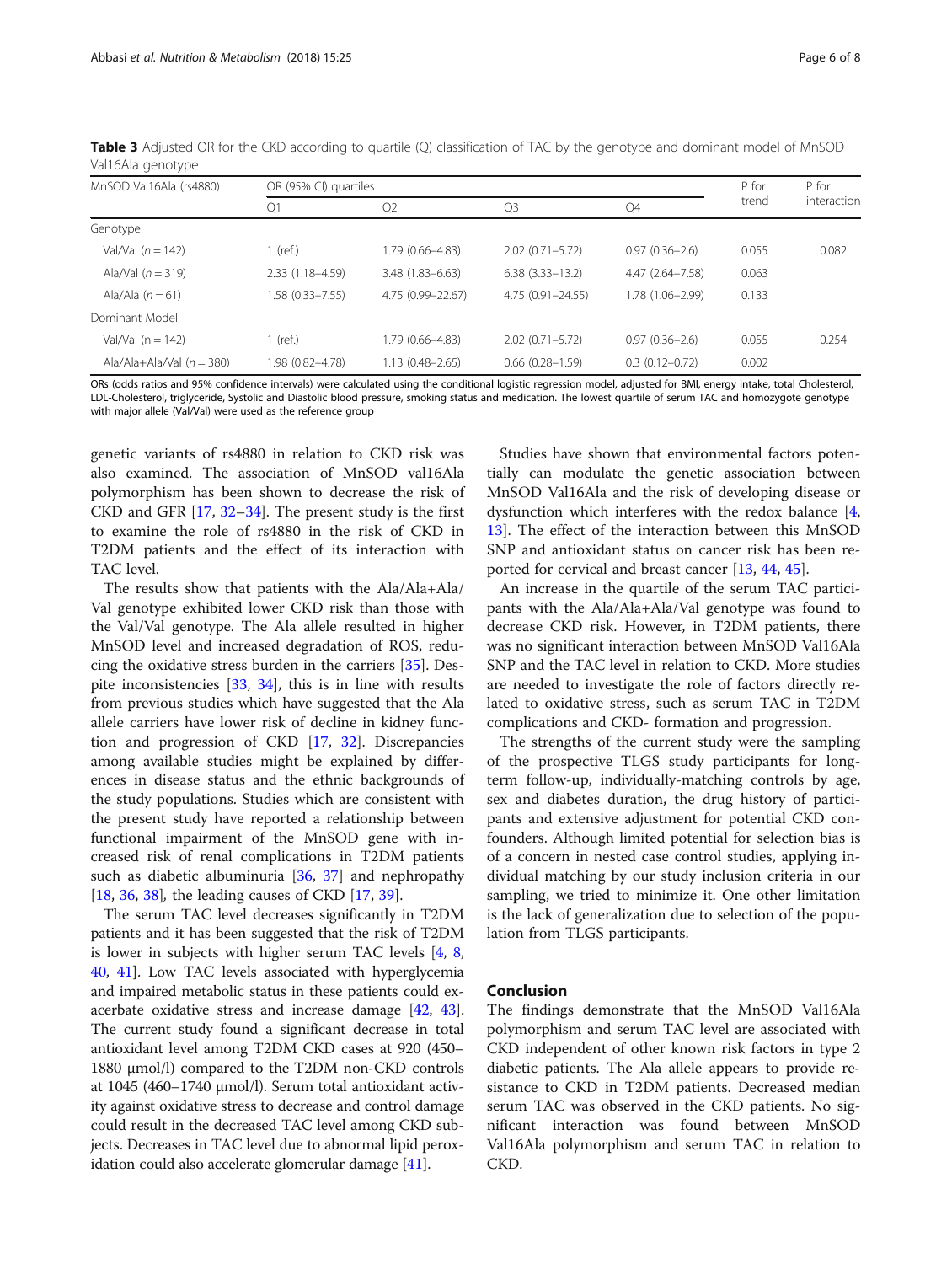## <span id="page-6-0"></span>Abbreviation

2 h-PG: 2-h plasma glucose; BMI: body mass index; CI: confidence interval; CKD: Chronic kidney disease; DMSO: Dimethyl sulfoxide; FFA: free fatty acid; GFR: glomerular filtration rate; HDL-C: high-density lipoprotein cholesterol; LDL-C: Low-density lipoprotein cholesterol; MDRD: Modification of Diet in Renal Disease; MnSOD: Manganese superoxide dismutase; OR: odds ratio; ROS: reactive oxygen species; SCr: serum creatinine; SNPs: single-nucleotide polymorphisms; T2DM: Type 2 diabetes mellitus; TAC: Total antioxidant capacity; TG: Triglycerides; TLGS: Tehran Lipid and Glucose Study

## Acknowledgements

This study was part of TLGS and was supported by the Research Institute of Endocrine Sciences, Shahid-Beheshti University of Medical Sciences, Islamic Republic of Iran. We express appreciation to the participants of district No.13 of Tehran, for their enthusiastic support in this study.

#### Funding

The present study was conducted as a M.Sc. thesis (Grant No. 796) and supported by the Research Institute for Endocrine Sciences, Shahid Beheshti University of Medical Sciences (SBMU), Tehran, Iran.

## Availability of data and materials

Data sharing not applicable to this article as no datasets were generated or analysed during the current study.

## Authors' contributions

MA, MSD, KP and AM defined the research theme and designed methods. MA, MSD and MH analyzed the data and interpreted the results. MA and KP wrote the paper. KP and AM supervised the research, revised the manuscript critically for important intellectual content. All authors read and approved the final manuscript.

## Ethics approval and consent to participate

The study protocol was approved by the ethical committee of the Research Institute for Endocrine Sciences, Shahid Beheshti University of Medical Science, Tehran, Iran. Written informed consent was obtained from each subject.

## Consent for publication

Not applicable.

#### Competing interests

The authors declare that they have no competing interests.

## Publisher's Note

Springer Nature remains neutral with regard to jurisdictional claims in published maps and institutional affiliations.

#### Author details

<sup>1</sup>Department of Cellular and Molecular Nutrition, National Nutrition and Food Technology Research Institute, Faculty of Nutrition Science and Food Technology, Shahid Beheshti University of Medical Sciences, Tehran, Iran. 2 Department of Nutritional Sciences, Texas Tech University, Lubbock, TX, USA. <sup>3</sup>Cellular Molecular and Endocrine Research Center, Research Institute for Endocrine Sciences, Shahid Beheshti University of Medical Sciences, Tehran, Iran. <sup>4</sup>Research Center for Prevention of Cardiovascular diseases, Institute of endocrinology & metabolism, Iran University of Medical Sciences, Tehran, Iran. <sup>5</sup>Nutrition and Endocrine Research Center, Research Institute for Endocrine Sciences, Shahid Beheshti University of Medical Sciences, Tehran, Iran. <sup>6</sup>Endocrine Research Center, Research Institute for Endocrine Sciences, Shahid Beheshti University of Medical Sciences, Tehran, Iran.

# Received: 16 January 2018 Accepted: 2 April 2018 Published online: 11 April 2018

#### References

1. Naghibi M, Mojahedi MJ, Jarrahi L, Emadzadeh A, Ahmadi R, Emadzadeh M, Taraz Jamshidi S, Bahri N. Prevalence of chronic kidney disease and its risk factors in Gonabad, Iran. Iran J Kidney Dis. 2015;9:449–53.

- 2. Betonico CC, Titan SM, Correa-Giannella ML, Nery M, Queiroz M. Management of diabetes mellitus in individuals with chronic kidney disease: therapeutic perspectives and glycemic control. Clinics (Sao Paulo). 2016;71:47–53.
- 3. Thomas MC, Cooper ME, Zimmet P. Changing epidemiology of type 2 diabetes mellitus and associated chronic kidney disease. Nat Rev Nephrol. 2016;12:73–81.
- Pourvali K, Abbasi M, Mottaghi A. Role of superoxide dismutase 2 gene Ala16Val polymorphism and Total antioxidant capacity in diabetes and its complications. Avicenna J Med Biotechnol. 2016;8:48–56.
- 5. Satyavani K, Kothandan H, Jayaraman M, Viswanathan V. Direct costs associated with chronic kidney disease among type 2 diabetic patients in India. Indian J Nephrol. 2014;24:141–7.
- 6. Jiang G, Hu C, Tam CH, Lau ES, Wang Y, Luk AO, Yang X, Kong AP, Ho JS, Lam VK, et al. Genetic and clinical variables identify predictors for chronic kidney disease in type 2 diabetes. Kidney Int. 2016;89:411–20.
- 7. Banerjee M, Vats P. Reactive metabolites and antioxidant gene polymorphisms in type 2 diabetes mellitus. Redox Biol. 2013;2C:170–7.
- 8. Rahimi R, Nikfar S, Larijani B, Abdollahi M. A review on the role of antioxidants in the management of diabetes and its complications. Biomed Pharmacother. 2005;59:365–73.
- 9. Lee SJ, Choi MG. Association of manganese superoxide dismutase gene polymorphism (V16A) with diabetic macular edema in Korean type 2 diabetic patients. Metabolism. 2006;55:1681–8.
- 10. Bendlova B, Vejrazkova D, Vcelak J, Lukasova P, Burkonova D, Kunesova M, Vrbikova J, Dvorakova K, Vondra K, Vankova M. PPAR [gamma] 2 Pro12Ala polymorphism in relation to free fatty acids concentration and composition in lean healthy Czech individuals with and without family history of diabetes type 2. Physiol Res. 2008;57:S77.
- 11. Murea M, Ma L, Freedman BI. Genetic and environmental factors associated with type 2 diabetes and diabetic vascular complications. Rev Diabet Stud. 2012;9:6–22.
- 12. Landrum MJLJ, Benson M, Brown GR, Chao C, Chitipiralla S, Gu B, Hart J, Hoffman D, Jang W, Karapetyan K, Katz K, Liu C, Maddipatla Z, Malheiro A, McDaniel K, Ovetsky M, Riley G, Zhou G, Holmes JB, Kattman BL, Maglott DR. ClinVar: improving access to variant interpretations and supporting evidence. Nucleic Acids Res. 2018;
- 13. Bresciani G, Cruz IB, de Paz JA, Cuevas MJ, Gonzalez-Gallego J. The MnSOD Ala16Val SNP: relevance to human diseases and interaction with environmental factors. Free Radic Res. 2013;47:781–92.
- 14. Chen H, Yu M, Li M, Zhao R, Zhu Q, Zhou W, Lu M, Lu Y, Zheng T, Jiang J, et al. Polymorphic variations in manganese superoxide dismutase (MnSOD), glutathione peroxidase-1 (GPX1), and catalase (CAT) contribute to elevated plasma triglyceride levels in Chinese patients with type 2 diabetes or diabetic cardiovascular disease. Mol Cell Biochem. 2012;363:85–91.
- 15. Degoul F, Sutton A, Mansouri A, Cepanec C, Degott C, Fromenty B, Beaugrand M, Valla D, Pessayre D. Homozygosity for alanine in the mitochondrial targeting sequence of superoxide dismutase and risk for severe alcoholic liver disease. Gastroenterology. 2001;120:1468–74.
- 16. Petrovic MG, Cilensek I, Petrovic D. Manganese superoxide dismutase gene polymorphism (V16A) is associated with diabetic retinopathy in Slovene (Caucasians) type 2 diabetes patients. Dis Markers. 2008;24:59–64.
- 17. Mohammedi K, Bellili-Munoz N, Driss F, Roussel R, Seta N, Fumeron F, Hadjadj S, Marre M, Velho G. Manganese superoxide dismutase (SOD2) polymorphisms, plasma advanced oxidation protein products (AOPP) concentration and risk of kidney complications in subjects with type 1 diabetes. PLoS One. 2014;9:e96916.
- 18. Liu L, Zheng T, Wang N, Wang F, Li M, Jiang J, Zhao R, Li L, Zhao W, Zhu Q, Jia W. The manganese superoxide dismutase Val16Ala polymorphism is associated with decreased risk of diabetic nephropathy in Chinese patients with type 2 diabetes. Mol Cell Biochem. 2009;322:87–91.
- 19. Nomiyama T, Tanaka Y, Piao L, Nagasaka K, Sakai K, Ogihara T, Nakajima K, Watada H, Kawamori R. The polymorphism of manganese superoxide dismutase is associated with diabetic nephropathy in Japanese type 2 diabetic patients. J Hum Genet. 2003;48:138–41.
- 20. Ghiselli A, Serafini M, Natella F, Scaccini C. Total antioxidant capacity as a tool to assess redox status: critical view and experimental data. Free Radic Biol Med. 2000;29:1106–14.
- 21. Azizi F, Rahmani M, Emami H, Mirmiran P, Hajipour R, Madjid M, Ghanbili J, Ghanbarian A, Mehrabi Y, Saadat N, et al. Cardiovascular risk factors in an Iranian urban population: Tehran lipid and glucose study (phase 1). Soz Praventivmed. 2002;47:408–26.